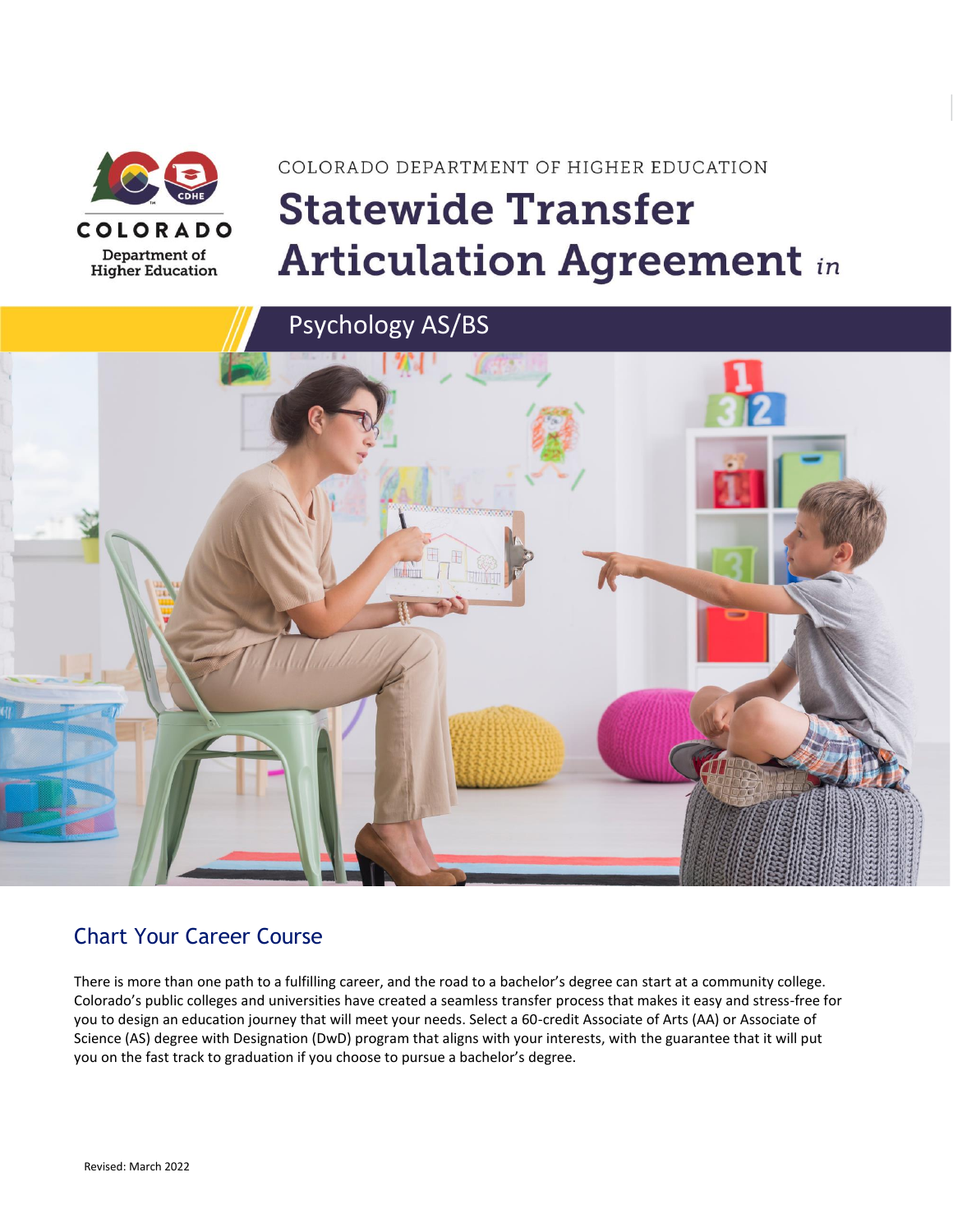### Introduction

If you are fascinated by the science of the human brain, a degree program in psychology will align with your interests. It will also provide you with the foundational knowledge and skills necessary to pursue a career path focused on understanding how the mind functions and how different neurological conditions, such as autism spectrum disorder, can affect individual behavior and group interactions. You will learn about child development, while also examining different learning theories and behavior principles.

An associate of science program in Psychology can be a first step toward a variety of professional roles in this field, including psychiatric technician, laboratory assistant, or rehabilitation case worker. In this program, you will primarily **explore the neuroscience behind human behavior**. This degree is transferable to universities offering a bachelor of science degree in psychology.

The first year of a Psychology program will include math and English courses to meet general education requirements. The completion of introductory math and English courses in your first year is proven to greatly increase your likelihood of crossing the graduation stage, boosting your momentum along the academic pathway you select. Other general education courses on your pathway will cover topics in Arts and Humanities, History, and Social and Behavioral Sciences, and Natural and Physical Sciences.

Program-specific courses may begin as soon as your first semester. These courses will become more advanced as you move along your degree pathway. Through this sequence of courses your knowledge of social psychology, cognitive development, and mental health will grow and deepen. Coursework will include General Psychology, General College Biology, and General College Chemistry. After completing a 60-credit associate degree, your degree pathway can continue with guaranteed transfer to a college that offers bachelor's degrees.

#### **Degree Pathway Knowledge & Skills**

- Psychological theory and practice
- Research methods
- Data analysis
- Listening and questioning skills
- Critical thinking
- Problem solving
- Academic writing and presentation skills



*"Understanding the foundational topics of human behavior and cognitive processes was something that I found very interesting and was drawn to learn more about. I have always enjoyed working with people and helping others, and understanding what influences social behaviors was fascinating to study. I have applied my background in Psychology in every aspect of my career, from working with the underserved in my community to managing a diverse staff." Kalisha Crossland, Prevention and Population Health Director B.A. Psychology, Fort Lewis College, Class of 2001*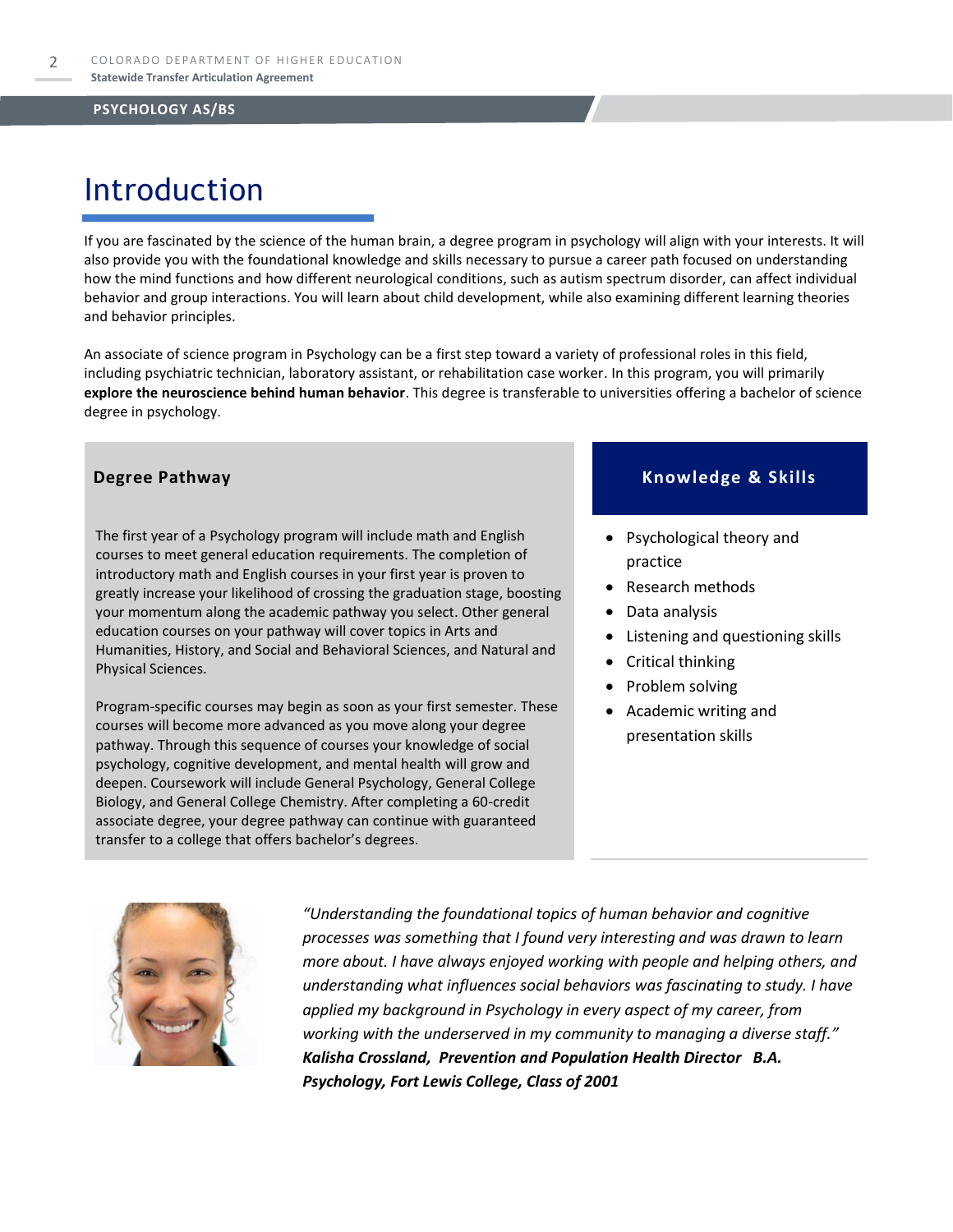3

### Participating Institutions

### **Earn an Associate Degree with Designation (DwD)**

*From one of these Colorado public community/junior colleges*

**Aims Community College** [A.S. Psychology] **Arapahoe Community College** [A.S. Psychology] **Colorado Mountain College** [A.S. Psychology] **Colorado Northwestern Community College** [A.S. Psychology] **Community College of Aurora** [A.S. Psychology] **Community College of Denver** [A.S. Psychology] **Front Range Community College** [A.S. Psychology] **Lamar Community College** [A.S. Psychology]

**Morgan Community College** [A.S. Psychology] **Northeastern Junior College** [A.S. Psychology] **Otero College** [A.S. Psychology] **Pikes Peak Community College** [A.S. Psychology] **Pueblo Community College** [A.S. Psychology] **Red Rocks Community College** [A.S. Psychology] **Trinidad State College** [A.S. Psychology]

#### **Earn a Bachelor's Degree**

*From one of these Colorado public four-year institutions*

**Colorado State University-Ft Collins**  [B.S. Psychology; General Psychology concentration]

**Colorado State University-Pueblo**  [B.S. Psychology]

**University of Colorado Denver** [B.S. Psychology]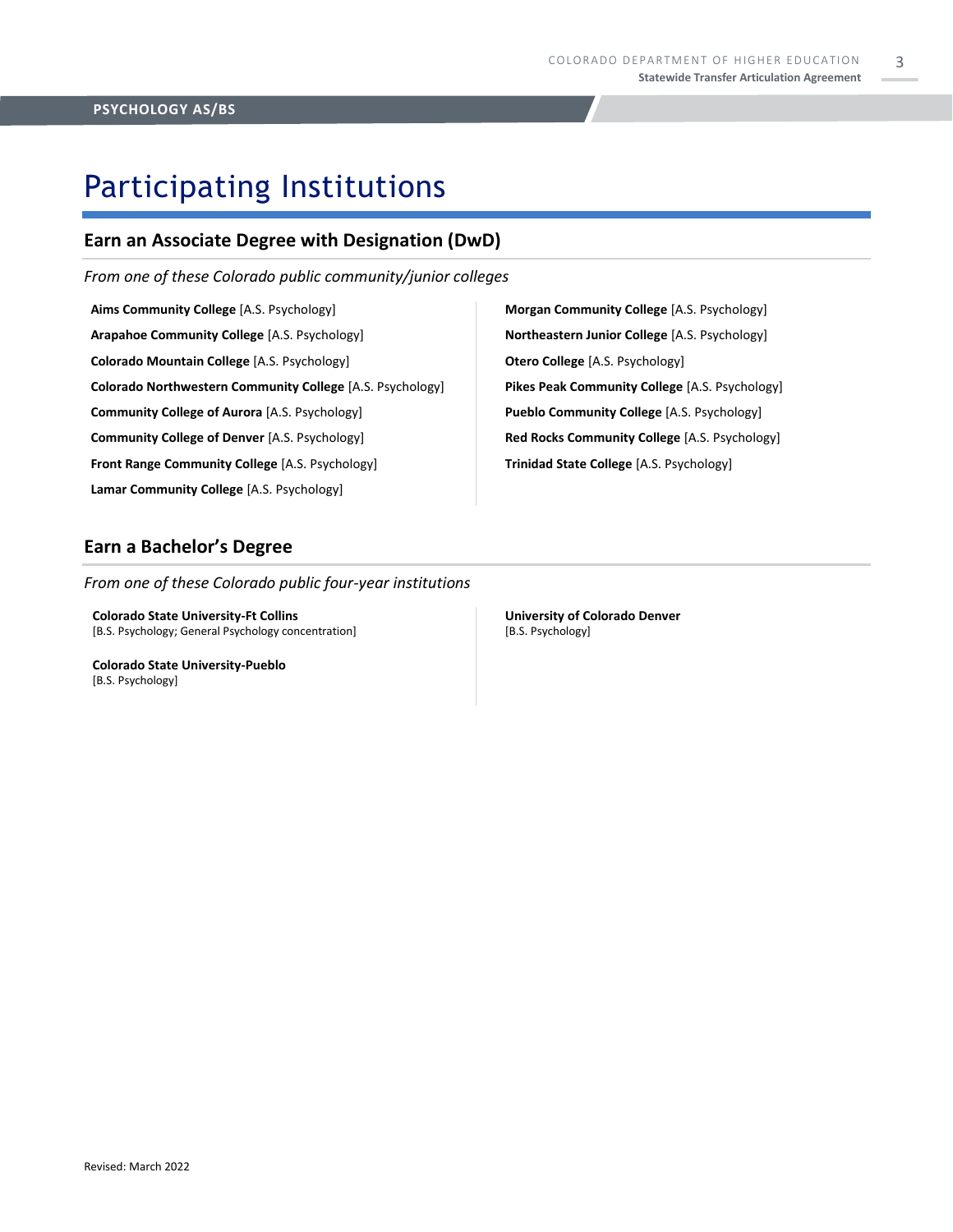### Prescribed Curriculum

### PSYCHOLOGY AS/BS

| Required Courses that Fulfill General Education Requirements<br><b>38 CREDIT HOURS</b> |                               |                                                                                                  |                                                                                                                                                                              |  |
|----------------------------------------------------------------------------------------|-------------------------------|--------------------------------------------------------------------------------------------------|------------------------------------------------------------------------------------------------------------------------------------------------------------------------------|--|
|                                                                                        | <b>Credit</b><br><b>Hours</b> | <b>Community College</b><br>Course No.                                                           | <b>Course Title or Category</b>                                                                                                                                              |  |
| (Written)<br>Communication                                                             | 6                             | ENG 121/1021 and<br>ENG 122/1022<br><b>OR</b><br>ENG 122/1022 and a<br>GT Pathways CO3<br>course | English Composition I (GT-CO1) and English Composition II (GT-<br>CO <sub>2</sub><br><b>OR</b><br>English Composition II (GT-CO2) and a GT Pathways CO3 course<br>$(GT-CO3)$ |  |
| <b>Mathematics</b>                                                                     | 4                             | MAT 121/1340                                                                                     | College Algebra (GT-MA1)                                                                                                                                                     |  |
| <b>Arts &amp; Humanities</b>                                                           | $\overline{3}$                | PHI 111/1011<br><b>OR</b><br>PHI 112/1012                                                        | Introduction to Philosophy (GT-AH3) OR Ethics (GT-AH3)                                                                                                                       |  |
|                                                                                        | 6                             |                                                                                                  | Six (6) additional credits from at least two different<br>categories of GT Pathways Arts & Humanities<br>courses (GT-AH1, GT-AH2, GT-AH3, GT-AH4)                            |  |
| <b>History</b>                                                                         | 3                             |                                                                                                  | One GT Pathways History course (GT-HI1)                                                                                                                                      |  |
| Social &<br><b>Behavioral Sciences</b>                                                 | 6                             |                                                                                                  | Two GT Pathways Social & Behavioral Sciences courses (GT-SS1,<br>GT-SS2, GT-SS3)                                                                                             |  |
| Natural &<br><b>Physical Sciences</b>                                                  | 5                             | BIO 111/1111                                                                                     | General College Biology I w/Lab (GT-SC1)                                                                                                                                     |  |
|                                                                                        | 5                             | CHE 111/1111                                                                                     | General College Chemistry I w/Lab (GT-SC1)                                                                                                                                   |  |

| <b>Additional Required Courses*</b> |              |                                       | <b>9</b> CREDIT HOURS  |
|-------------------------------------|--------------|---------------------------------------|------------------------|
| <b>Credit</b><br><b>Hours</b>       | Course No.   | <b>Course Title</b>                   |                        |
| 3                                   | PSY 101/1001 | General Psychology I (GT-SS3)         |                        |
| 3                                   | PSY 102/1002 | General Psychology II (GT-SS3)        |                        |
|                                     | COM 115/1150 | <b>Public Speaking</b>                |                        |
| 3                                   | <b>OR</b>    | <b>OR</b>                             |                        |
|                                     | COM 125/1250 | Interpersonal Communications (GT-SS3) |                        |
|                                     |              |                                       | <b>13 CREDIT HOURS</b> |
|                                     |              |                                       |                        |
|                                     |              |                                       |                        |

Total **60** CREDIT HOURS

\*Please note: if these credits are *not* required for the *major* at a receiving 4-year institution, they will be applied to the bachelor's degree as *elective credit* toward *graduation.* Please check with the receiving institution to determine in which way these courses will be applied.

\*\*Students planning to transfer to the University of Colorado Denver should complete *both* two-semester sequences of BIO 111/1111 & 112/1112 and CHE 111/1111 & 112/1112 at the community college; in addition, electives are restricted to non-Psychology courses.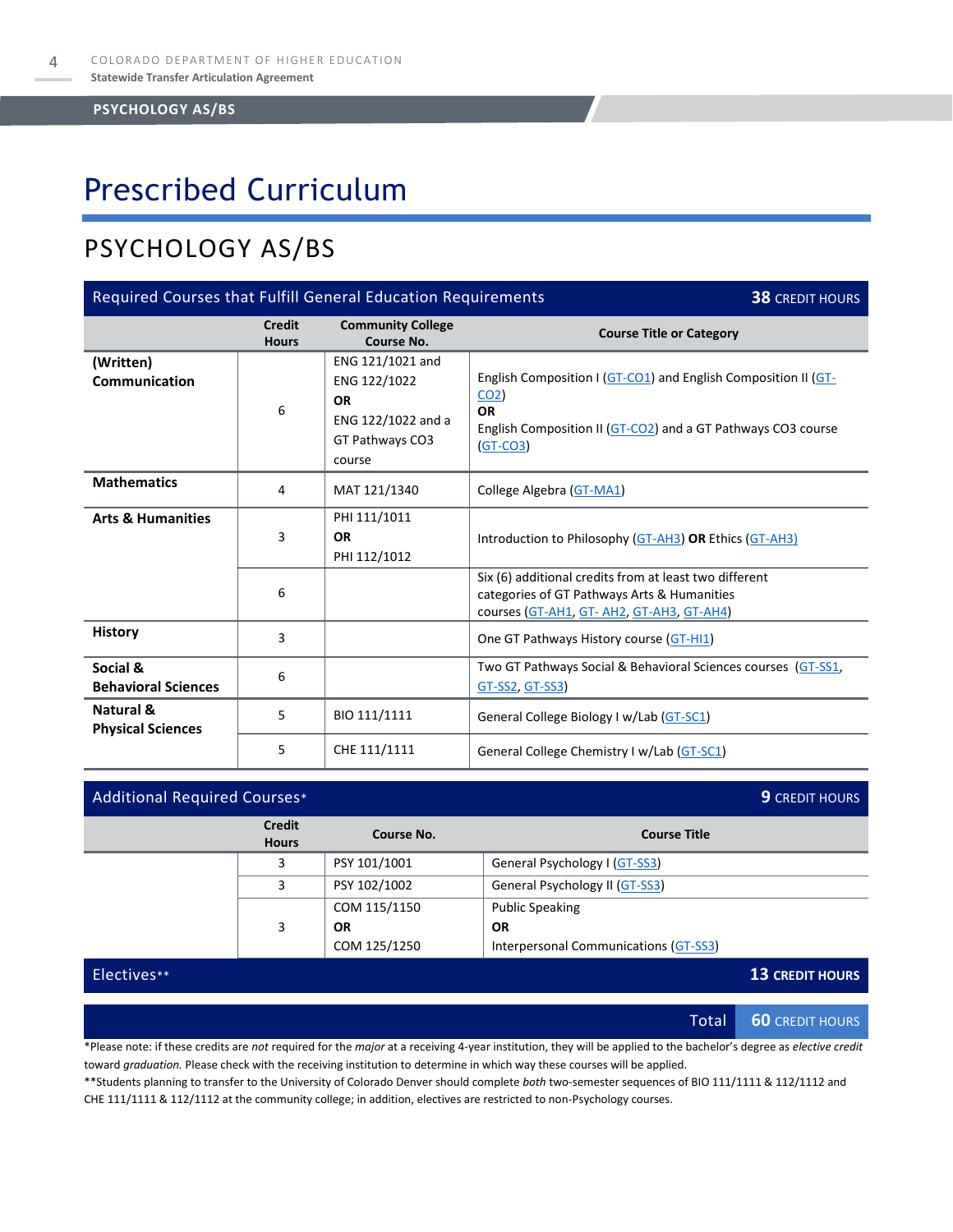## Course Planner

### PSYCHOLOGY AS/BS DEGREE PLAN

#### STUDENT NAME

| Institution:                   |                   |                     |                     |                  |  |
|--------------------------------|-------------------|---------------------|---------------------|------------------|--|
| Semester                       | <b>Course No.</b> | <b>Course Title</b> | <b>Credit Hours</b> | <b>Completed</b> |  |
|                                |                   |                     |                     |                  |  |
|                                |                   |                     |                     |                  |  |
|                                |                   |                     |                     |                  |  |
|                                |                   |                     |                     |                  |  |
|                                |                   |                     |                     |                  |  |
|                                |                   |                     |                     |                  |  |
| <b>Total Credits Completed</b> |                   |                     |                     |                  |  |

| Institution:                   |                   |                     |                     |                  |  |  |
|--------------------------------|-------------------|---------------------|---------------------|------------------|--|--|
| <b>Semester</b>                | <b>Course No.</b> | <b>Course Title</b> | <b>Credit Hours</b> | <b>Completed</b> |  |  |
|                                |                   |                     |                     |                  |  |  |
|                                |                   |                     |                     |                  |  |  |
|                                |                   |                     |                     |                  |  |  |
|                                |                   |                     |                     |                  |  |  |
|                                |                   |                     |                     |                  |  |  |
|                                |                   |                     |                     |                  |  |  |
| <b>Total Credits Completed</b> |                   |                     |                     |                  |  |  |

| Institution:                   |                   |                     |                     |                  |  |
|--------------------------------|-------------------|---------------------|---------------------|------------------|--|
| Semester                       | <b>Course No.</b> | <b>Course Title</b> | <b>Credit Hours</b> | <b>Completed</b> |  |
|                                |                   |                     |                     |                  |  |
|                                |                   |                     |                     |                  |  |
|                                |                   |                     |                     |                  |  |
|                                |                   |                     |                     |                  |  |
|                                |                   |                     |                     |                  |  |
|                                |                   |                     |                     |                  |  |
| <b>Total Credits Completed</b> |                   |                     |                     |                  |  |

| Institution:                   |                   |                     |                     |                  |  |
|--------------------------------|-------------------|---------------------|---------------------|------------------|--|
| Semester                       | <b>Course No.</b> | <b>Course Title</b> | <b>Credit Hours</b> | <b>Completed</b> |  |
|                                |                   |                     |                     |                  |  |
|                                |                   |                     |                     |                  |  |
|                                |                   |                     |                     |                  |  |
|                                |                   |                     |                     |                  |  |
|                                |                   |                     |                     |                  |  |
|                                |                   |                     |                     |                  |  |
| <b>Total Credits Completed</b> |                   |                     |                     |                  |  |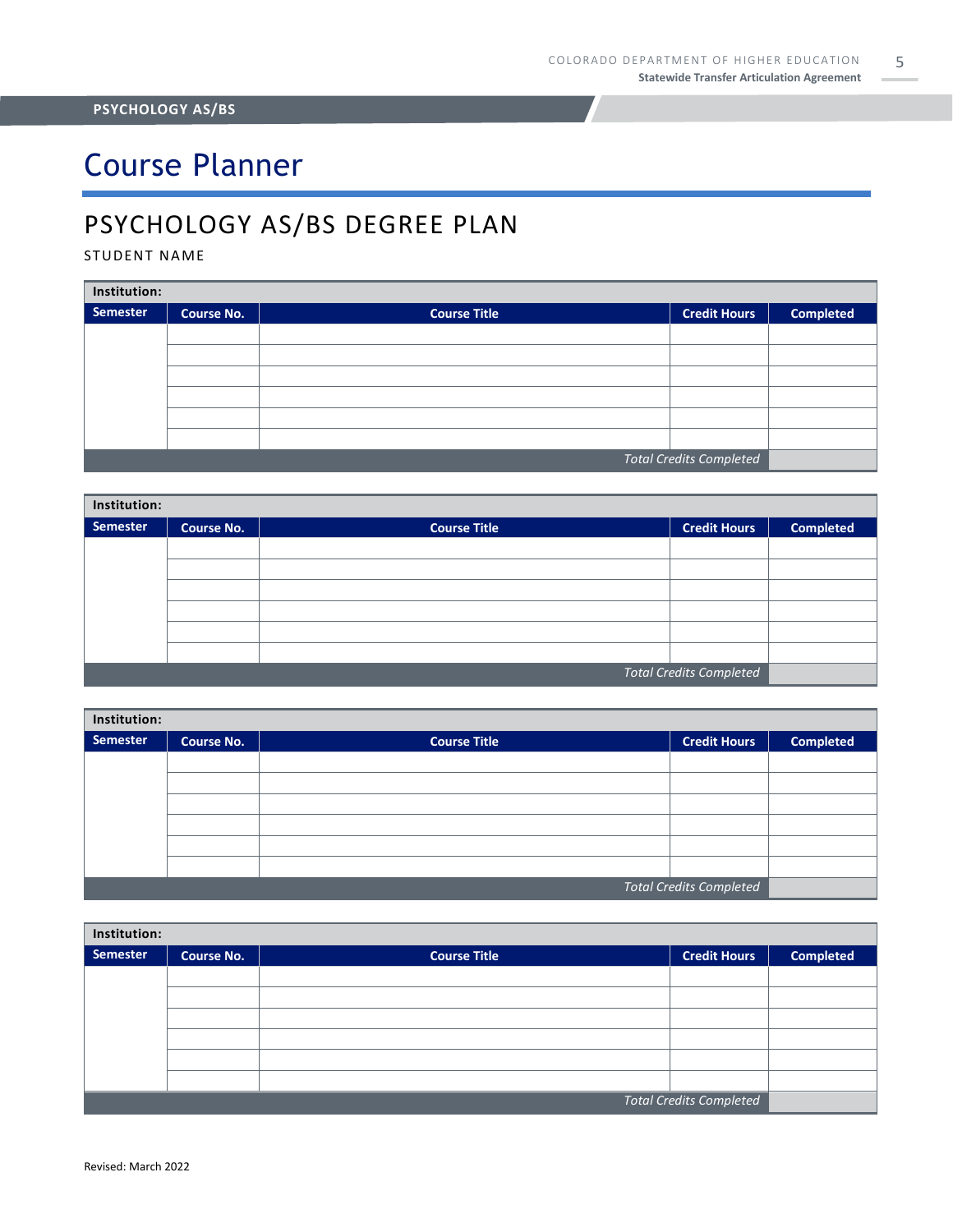### Contractual Language

#### **INTRODUCTION**

A statewide transfer articulation agreement identifies the community college courses students need to take in order to graduate from a community college with a 60-credit Associate of Arts (AA) or Associate of Science (AS) degree with designation (DwD). Students are responsible for informing the admissions counselor or transfer advisor at their receiving four-year institution that they are completing a DwD.

It is important for students to understand that completion of an AA or AS degree within two years requires them to complete an average of 15 credits per semester (or 30 credits per year). Also, research shows that students who take classes in their major area within their first 30 credit hours are more likely to persist and graduate.

The guarantees and limitations below describe the minimum requirements to which all participating institutions have agreed. Students who believe an institution is not meeting the guarantees described below can file a complaint with the [CDHE.](https://highered.colorado.gov/filing-student-complaint)

#### **GUARANTEES**

Students who complete a DwD pursuant to the prescribed curriculum in this statewide transfer articulation agreement **and** pass all 60 credits with a C- or higher **and** are admitted to the receiving institution's corresponding degree program (see cover page) are guaranteed the following:

- 1. Junior standing with no more than 60 remaining credits to meet the graduation requirements for the baccalaureate degree program covered by this articulation agreement.
- 2. Completion of the receiving institution's lower division general education requirements as defined by the GT Pathways curriculum.
- 3. The same graduation requirements as students who begin and complete this degree program at the four-year institution.
- 4. Admission to all Colorado public baccalaureate awarding institutions (*except* Colorado School of Mines) is guaranteed to applicants who have completed any AA or AS degree from a Colorado public two-year institution after high school graduation, provided certain requirements are met. To see these requirements, please refer to the Colorado Commission on Higher Education's Admissions [Standards Policy](https://highered.colorado.gov/sites/highered/files/2020-03/i-partf_0.pdf), section titled "Guaranteed Transfer Admissions" [here.](https://highered.colorado.gov/educators/policy-funding/cche-policies-procedures) Please note: Students transferring to a University of Colorado institution (Boulder, Colorado Springs, Denver) must satisfy the CU System's MAPS (Minimum Academic Preparation Standards) requirement.
- 5. Per the Commission's [Prior Learning Assessment](https://highered.colorado.gov/sites/highered/files/2020-03/i-partx.pdf) policy, section 2.07, and pursuant to Colorado Revised Statutes §23-1-108 (7)(b)(II)(A), "a state institution of higher education that admits as a junior a student who holds an associate of arts degree, associate of applied science degree, or associate of science degree that is the subject of a statewide degree transfer agreement shall not require the student to complete any additional courses to fulfill general education requirements", and that the receiving institution of higher education is responsible for the total cost of tuition "for any credit hours that exceed the total credit hours required for a native student or that extend the total time to receive the degree beyond that required for a native student".
- 6. The Commission's Prior Learning Assessment policy also states "every Colorado public institution of higher education shall accept in transfer from within the institution and from other state institutions of higher education prior learning assessment credit awarded for GT Pathways requirements" (section 3.01), and "Colorado public institutions of higher education shall not prohibit students from meeting general education/GT Pathways requirements with prior learning assessment credit" (section 3.02).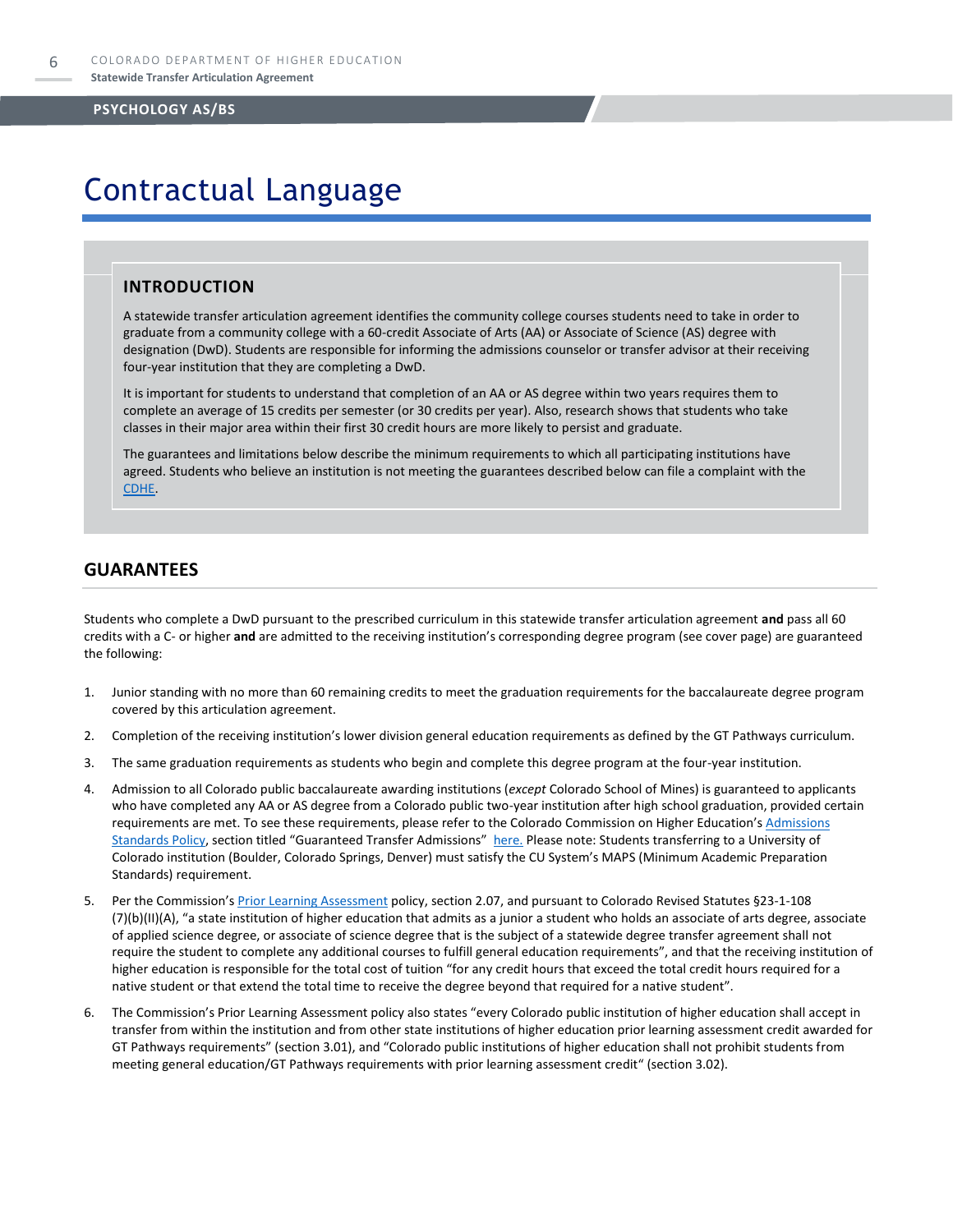#### **LIMITATIONS**

- 1. Students must meet all admission and application requirements at the receiving institution including the submission of all required documentation by stated deadlines. Students are advised to consult with the Office of Admissions at the institution to which they intend to transfer.
- 2. Only courses with grades of C- or higher are guaranteed to transfer.
- 3. Admission to a receiving institution does not guarantee enrollment in a specific degree program. Some programs at receiving institutions have controlled entry due either to space limitations or academic requirements.
- 4. The credit and course transfer guarantees described in this agreement apply to the specific degree programs covered by this agreement (see cover page). If the student changes majors, receiving institutions will evaluate application of the courses designated in this agreement to other degree programs on a course-by-course basis.
- 5. Students are allowed to use credits awarded by exam, such as AP (Advanced Placement) and IB (International Baccalaureate), as long as those exams are listed on the exam table[s here,](https://highered.colorado.gov/get-credit-for-what-you-already-know) or may use challenge exams to fulfill GT Pathways requirements (not necessarily major requirements) and those credits are guaranteed to transfer and apply to GT Pathways requirements at the receiving institution per the Colorado Commission on Higher Education's Policy I, X: Prior Learning Assessment. See the [entire policy](https://highered.colorado.gov/sites/highered/files/2020-03/i-partx.pdf) for more information.
- 6. The receiving institution shall accept all applicable credits earned within ten years of transfer to the receiving institution. Credits earned more than ten years earlier will be evaluated on a course-by-course basis.
- 7. All the courses a student needs to take in the associate degree program covered by this statewide transfer articulation agreement are listed in the prescribed curriculum. Course substitutions are allowed as long as the student and both the sending and receiving institutions agree to the substitution; such agreement should be documented in writing and the student should keep a copy until the baccalaureate degree is conferred. Note that if students substitute a course, then this is no longer a statewide agreement and some of the guarantees are only for the receiving institution that agreed to the substitution. **Any additional courses taken in the discipline covered by this agreement might not count toward the requirements of the major at the receiving institution.** Students can avoid this problem by taking no more courses in the discipline beyond those identified in the prescribed curriculum. STUDENTS SHOULD CONSULT THE PROGRAM ADVISOR AT THE RECEIVING INSTITUTION FOR GUIDANCE. Any advisement from an academic advisor should be obtained IN WRITING.
- 8. Students seeking K-12 teacher licensure may not use this agreement because teacher preparation programs have different requirements for educator licensure.

*Because of the limitations above, students must consult with the Office of Admissions at the institution to which they are transferring.*

#### **Addendum to Agreement**

Students who do not complete an AA/AS degree can use the prescribed curriculum in a statewide transfer articulation agreement as a common advising guide for transfer to all public institutions that offer the designated bachelor's degree program. Please note the following:

- 1. Students are guaranteed application of general education courses completed with a C- or higher in the prescribed curriculum in this agreement up to the established maximum in each GT Pathways content area.
- 2. Except in special cases (e.g., the partial completion of a required sequence of courses or variation in the number of credit hours institutions award for course equivalents), students can expect that courses specified within the prescribed curriculum in this agreement, successfully completed with a C- or higher, will fulfill the relevant course requirements in the designated major.
- 3. Receiving institutions will evaluate all courses other than those specified in this agreement on a course-by-course basis.

Students transferring without a completed AA/AS degree must consult with the Office of Admissions at the institution to which they are transferring to review the issues identified above, and to make sure they meet all admission and application requirements at the receiving institution, including the submission of all required documentation by stated deadlines.

This agreement will be reviewed by disciplinary faculty no less frequently than every five years. *The agreement will remain in force until such time as it is formally modified or terminated.*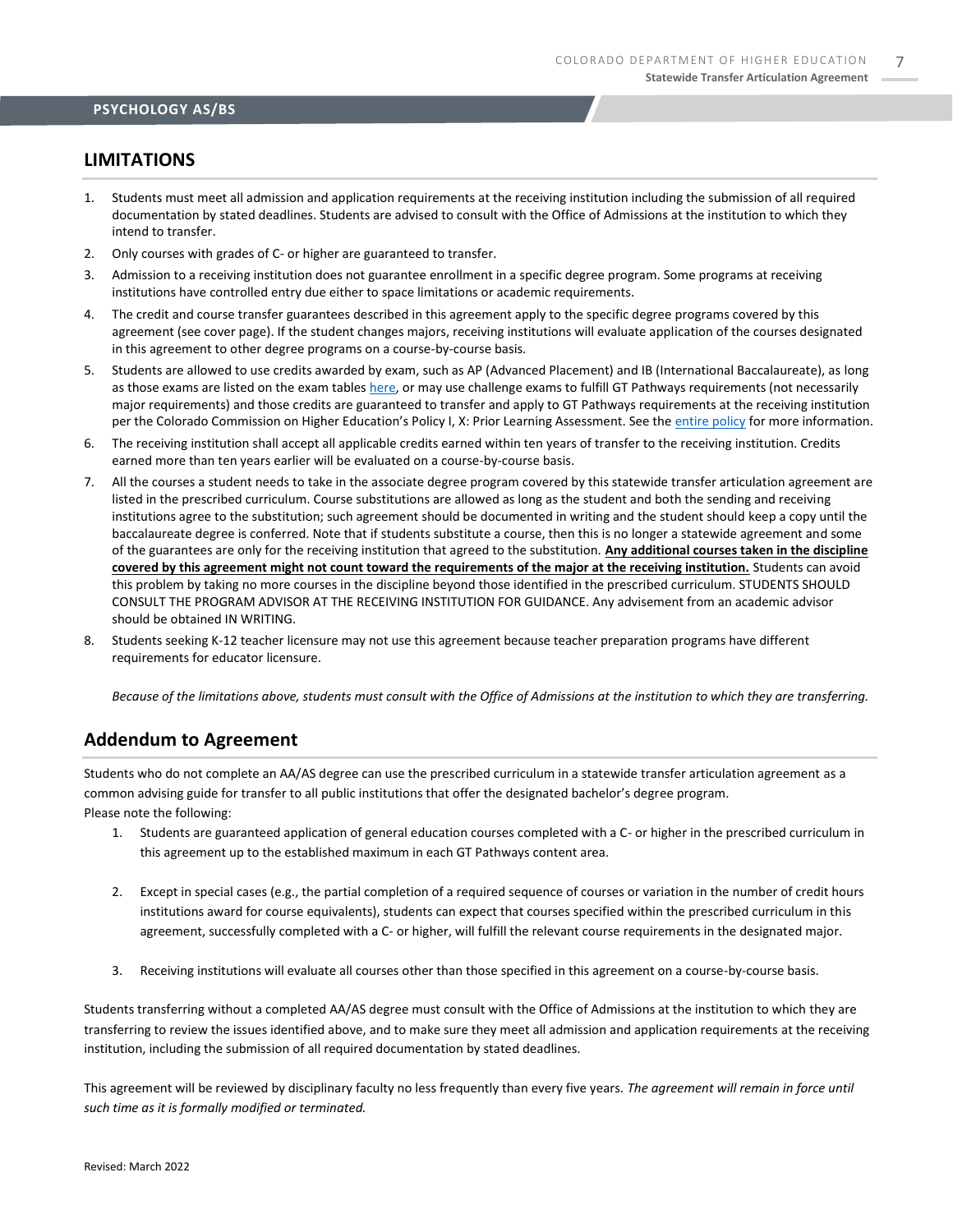The Department of Higher Education – in consultation with the General Education Council – may make minor technical changes to this agreement on behalf of participating institutions. The most current version of the agreement can be found on the [CDHE website.](https://highered.colorado.gov/transfer-degrees) Institutions that wish to join or withdraw from this agreement should consult the Division of Academic Affairs at the Colorado Department of Higher Education. Terms and processes are outlined in the Commission's policy on Statewide Transfer and GT Pathways, available at the [CDHE website.](https://highered.colorado.gov/educators/policy-funding/general-education-ge-council/gtpathways/transfer-agreements)

A paper or hard copy of this document may not be the most current version of the agreement—check th[e website](https://highered.colorado.gov/transfer-degrees) of the Colorado Department of Higher Education for the most current version.

*Signatures from institutional/system Chief Academic Officers for all participating institutions, as listed on the cover page, have signed this agreement. Signatures of Chief Academic Officers, who possess or have been delegated authority to enter into this agreement on behalf of their institution or institutions (in some cases by the institutional or system governing board), are on file in the Division of Academic Affairs at the Colorado Department of Higher Education.*